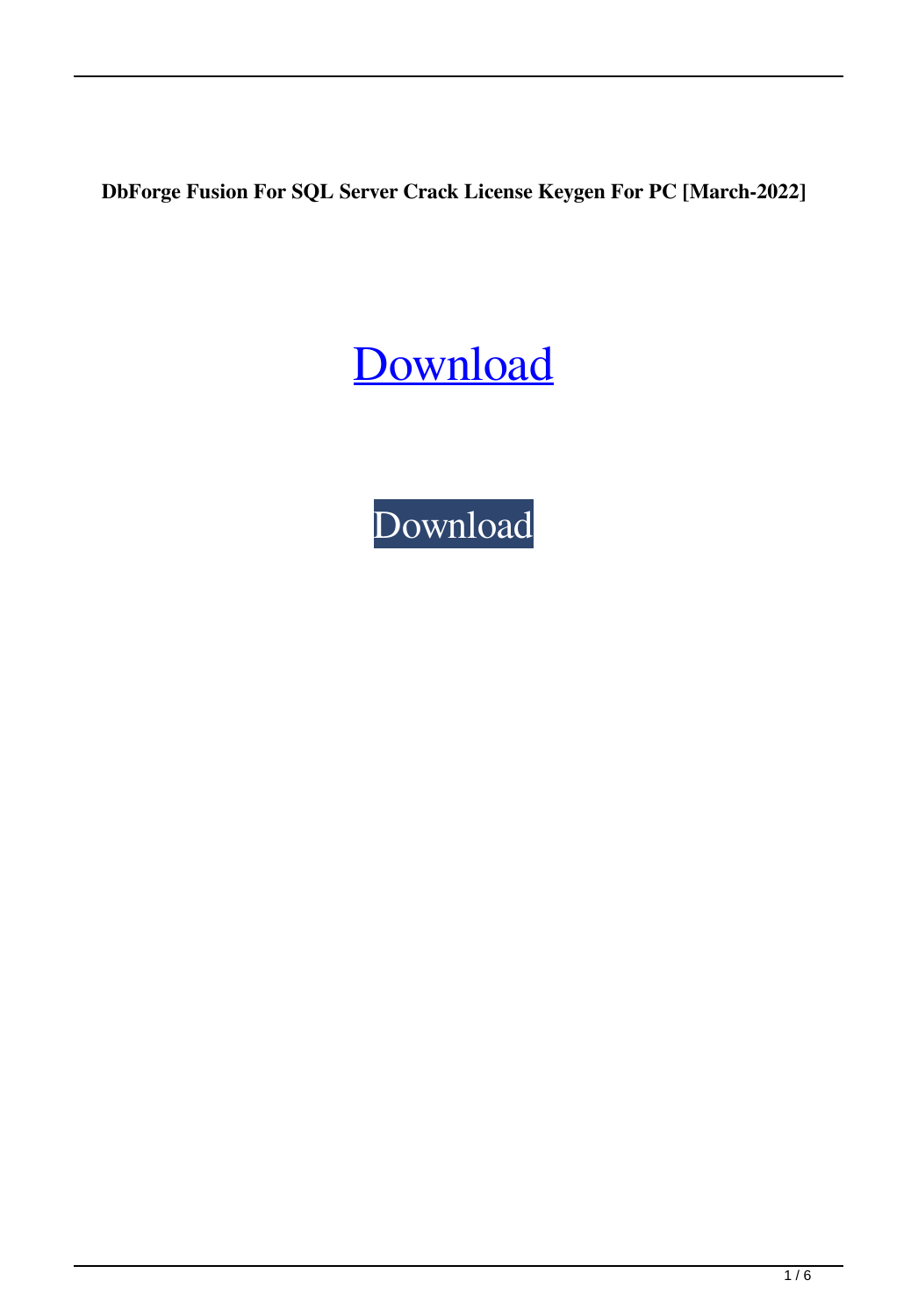## **DbForge Fusion For SQL Server Crack + With Full Keygen For PC (Final 2022)**

dbForge Fusion for SQL Server Cracked Version is a lightweight database management system designed to make it easier to handle multiple databases, manage schema and scripts as well as run SQL queries. Since it seamlessly integrates into Visual Studio, you can simply access multiple databases, create and maintain SQL scripts as well as run multiple queries using basic SQL commands. As a matter of fact, all the processes are based on the user interface, which enables you to navigate through the database objects and find ways to manage or manipulate them. dbForge Fusion for SQL Server offers a visual tool that is actually useful for SQL database development and synchronization. It allows you to easily explore and manage your databases, compare data from multiple tables, analyze specific records, as well as generate complex reports in Excel and HTML formats. Your workflow will be supported with the ability to modify existing tables as well as create new ones. Thanks to the built-in SQL editor, you can easily create complex SQL queries using the available basic statements such as SELECT, INSERT, UPDATE and DELETE. The database diagrams tool enables you to display all database constraints and triggers. Moreover, it enables you to perform various operations such as examining the properties of each table, managing schema or executing specific SQL scripts. To complete the package, you can take advantage of the Export Wizard, which helps to export multiple database objects into Excel, HTML or XML formats. What's New in dbForge Fusion for SQL Server: [New in version 18.1] - The Fusion Framework now supports Azure SQL Database [New in version 18.1] - Added a new Visual Studio 2017 Template to create a new database project that contains the Fusion framework components [New in version 18.1] - Added support for SSDT Modeling for Azure SQL Database [New in version 18.1] - Added new StoredProcedures and Tables by selecting them from a database diagram [New in version 18.1] - Added the ability to add a database connection from within the 'SQL Server' menu [New in version 18.1] - Added support for multiple users with different roles [New in version 18.1] - Added support for Windows Authentication for SQL Database connections [New in version 18.1] - Added the ability to Import an existing SQL database schema [New in version 18.1] - Added support for the SQL Server SQL Anywhere 11 server [New in version 18.1] - Added support for the Azure SQL

## **DbForge Fusion For SQL Server Crack + Free Registration Code [Mac/Win] (April-2022)**

It is a premium version of the key macro recorder. It can work with Windows Vista and later. It is based on the latest version of the Visual Studio. It works with a native version of the Visual Studio. It records all of the keystrokes to the list of macros. It supports the search and replace operation. It allows you to create a.vssscc file to store recorded macros. It can export and import key macros. It is an easy to use tool. It supports SQL developer tools. Keymacro contains all the features of the standard version. Also, it includes the latest keymacro. It is a software that records all the keystrokes you make on your keyboard as macros. You can save these recorded macros. It can export the recorded macros. It can import recorded macros. It supports the commands to edit the list of macros. It has multiple document templates. It supports the multiple languages. It can run macros with the input of the user. It allows you to run macros on double-clicking it. It supports Windows 8 and later. It provides the user-friendly interface. It works with the latest version of the Visual Studio. It provides the visual designer. It provides the clipboard management. It allows you to create, modify, search, and replace macros. It allows you to control and manage macros. It provides the out-of-box support. It is an easy-to-use application. It supports almost all the editor modes of Visual Studio. It contains the export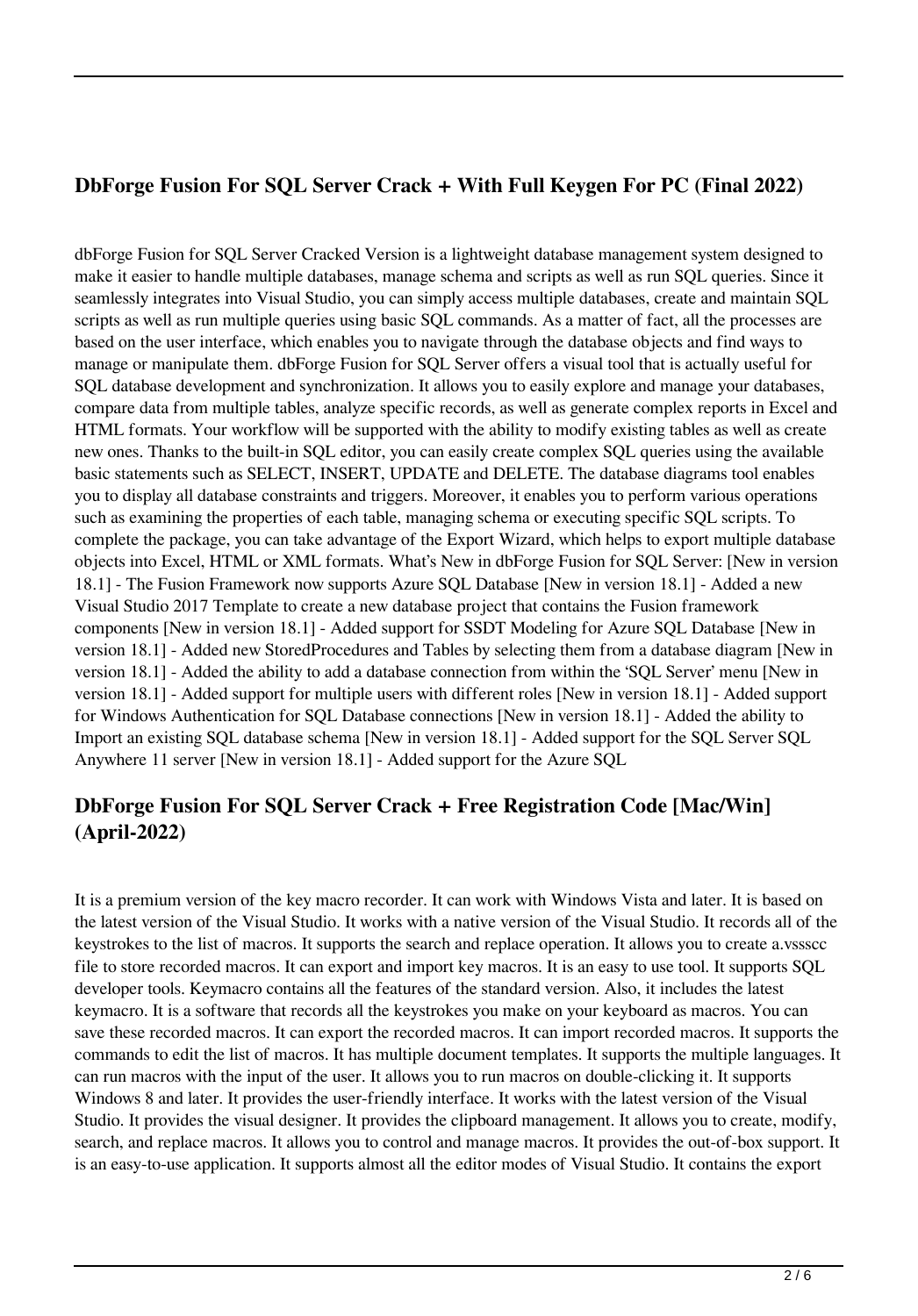and import macro capability. KEYMACRO Windows 64 bit Compatibility: You can use the 64-bit version of KEYMACRO for the following versions of Windows: • Windows XP: 32-bit • Windows 7: 32-bit • Windows 8: 32-bit KEYMACRO Windows 32 bit Compatibility: You can use the 32-bit version of KEYMACRO for the following versions of Windows: • Windows XP: 32-bit • Windows 7: 32-bit • Windows 8: 32-bit KEYMACRO Features: No Installation Required: KEYMACRO provides a user-friendly interface, which allows you to create and manage your macros easily. Create and Run Macros: KEYMACRO provides an inbuilt Macro Recorder. With the help of this feature, you can record 77a5ca646e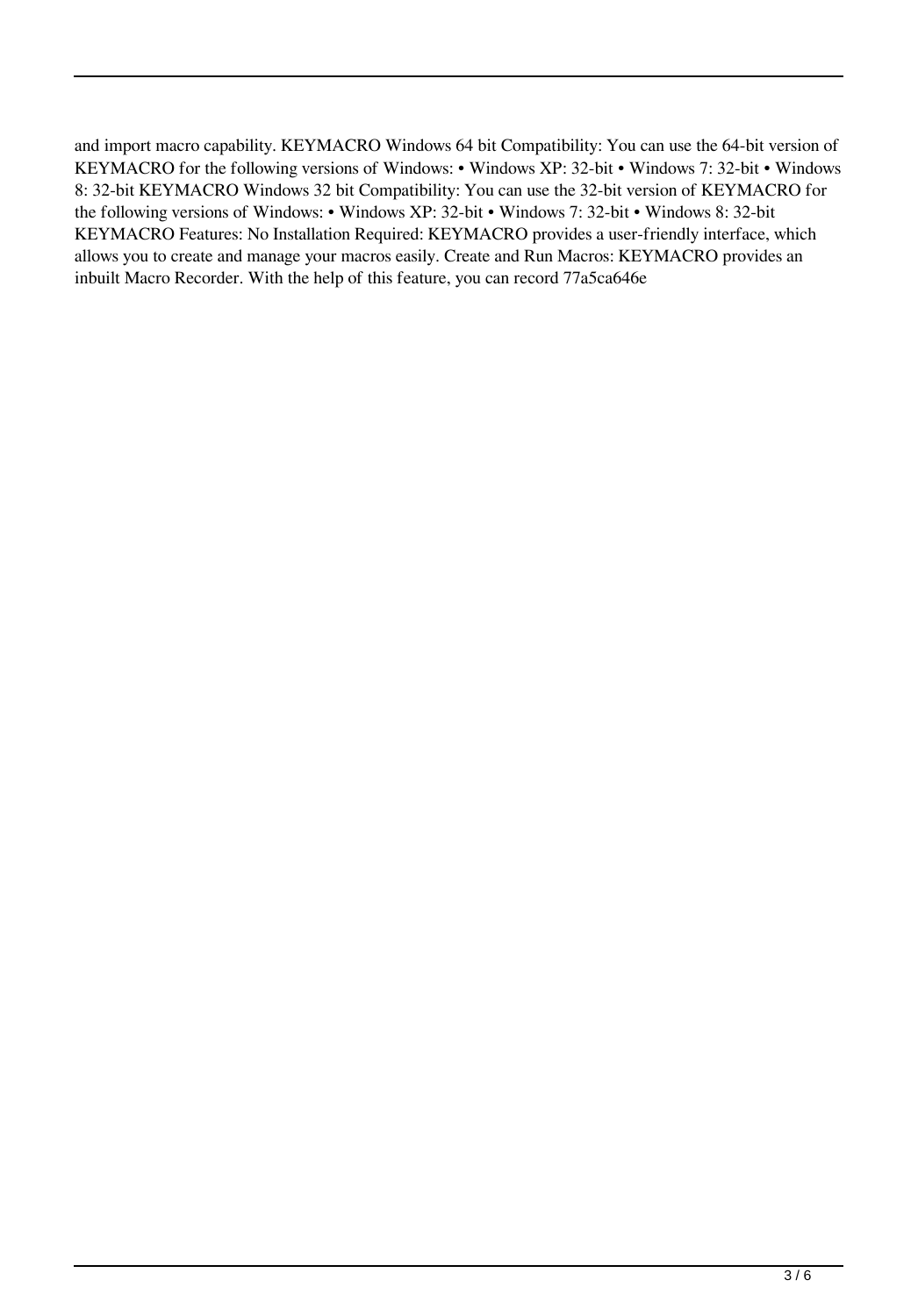### **DbForge Fusion For SQL Server**

dbForge Fusion for SQL Server is a plugin that enables developers and DBAs to explore, manipulate and compare SQL databases. dbForge Fusion for SQL Server is designed to work with Visual Studio 2010 and its 32 and 64-bit versions. Visual Studio 2010 is a powerful IDE that supports a wide range of languages. It enables designers and developers to work in an integrated environment where they can view, edit, debug and deploy their code, data, and other objects. dbForge Fusion for SQL Server is a product that enables developers and DBAs to explore, manipulate and compare SQL databases. dbForge Fusion for SQL Server is designed to work with Visual Studio 2010 and its 32 and 64-bit versions. Visual Studio 2010 is a powerful IDE that supports a wide range of languages. It enables designers and developers to work in an integrated environment where they can view, edit, debug and deploy their code, data, and other objects. Visual Studio is an integrated development environment that supports a wide range of development languages. It is an advanced development tool that helps developers and DBAs to design, debug and deploy software as well as database applications. Visual Studio includes the following tools: Designer for Visual Studio – the integrated development environment offers developers and DBAs a powerful and integrated environment that allows them to create and edit database-driven applications and web pages. Visual Web Developer – an advanced tool that supports the creation of ASP.NET 2.0- and ASP.NET 3.5-based Web applications. Code Editor for Visual Studio – an advanced tool that enables developers and DBAs to create, edit and debug their code. SQL Server Database Project – a powerful tool that enables developers and DBAs to design, create, debug and deploy database-driven applications and web pages. Database Projects for Visual Studio – a powerful tool that allows developers and DBAs to design, create, debug and deploy database-driven applications and web pages. The Web, Windows and Windows Mobile developers can use the product to prepare databases, create database-driven applications, develop database-driven web sites and add Web services to these sites. Software developers can use the product to design, develop, debug and deploy programs that run on Microsoft Windows operating systems. Developers can use the product to design, create, debug and deploy programs that run on Microsoft Windows operating systems. Developers can use the product to create, develop, debug and deploy programs that

#### **What's New In DbForge Fusion For SQL Server?**

This project contains the database schema and sample data which we used to create the mdf/ldf file. These files are along with the code files When working with databases, most times we will have to use multiple queries and/or statements. However, since there is no integrated way to compare multiple queries or statements, we often end up spending time and then make the same mistake twice. dbForge Fusion for SQL Server enables you to easily create multiple queries and execute them at the same time. The resulting output will be displayed as a table with the same names and column order as compared to the queries that you ran. This way you can easily compare and synchronize data across multiple tables in any SQL database. When working with databases, most times we will have to use multiple queries and/or statements. However, since there is no integrated way to compare multiple queries or statements, we often end up spending time and then make the same mistake twice. dbForge Fusion for SQL Server enables you to easily create multiple queries and execute them at the same time. The resulting output will be displayed as a table with the same names and column order as compared to the queries that you ran. This way you can easily compare and synchronize data across multiple tables in any SQL database. When working with databases, most times we will have to use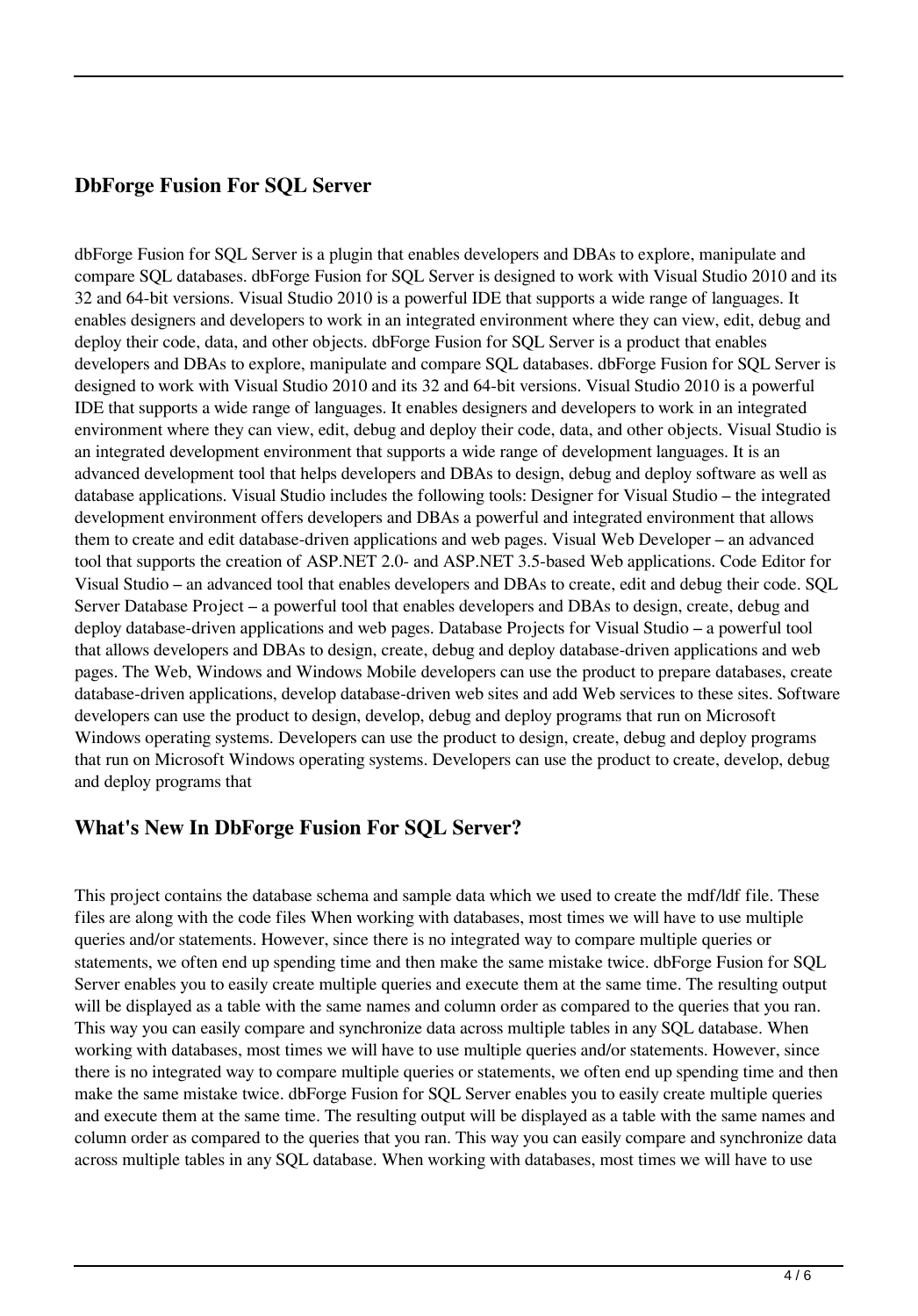multiple queries and/or statements. However, since there is no integrated way to compare multiple queries or statements, we often end up spending time and then make the same mistake twice. dbForge Fusion for SQL Server enables you to easily create multiple queries and execute them at the same time. The resulting output will be displayed as a table with the same names and column order as compared to the queries that you ran. This way you can easily compare and synchronize data across multiple tables in any SQL database. When working with databases, most times we will have to use multiple queries and/or statements. However, since there is no integrated way to compare multiple queries or statements, we often end up spending time and then make the same mistake twice. dbForge Fusion for SQL Server enables you to easily create multiple queries and execute them at the same time. The resulting output will be displayed as a table with the same names and column order as compared to the queries that you ran. This way you can easily compare and synchronize data across multiple tables in any SQL database. When working with databases, most times we will have to use multiple queries and/or statements. However, since there is no integrated way to compare multiple queries or statements, we often end up spending time and then make the same mistake twice. dbForge Fusion for SQL Server enables you to easily create multiple queries and execute them at the same time. The resulting output will be displayed as a table with the same names and column order as compared to the queries that you ran. This way you can easily compare and synchron